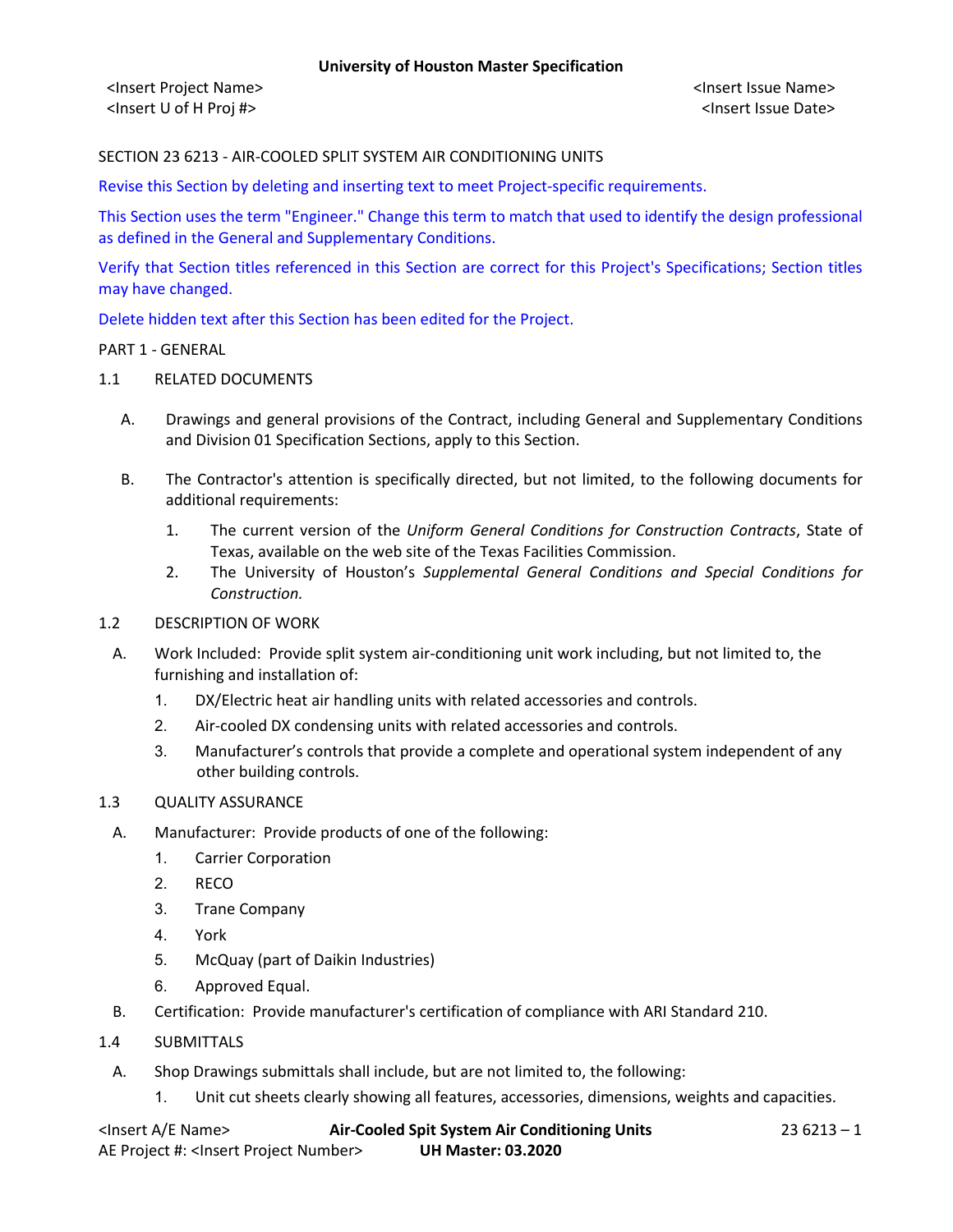<Insert Project Name> <Insert Issue Name> <Insert U of H Proj #> <Insert Issue Date>

- 2. Written instructions for equipment to installation.
- 3. Wiring and piping diagrams and connection locations.
- 4. Refrigerant piping sizing calculations.
- 5. Performance certifications and test results.
- 6. Warranty information.
- 7. Additional information as required in Section 23 0100 "Mechanical General Provisions."
- 1.5 PRODUCT DELIVERY, STORAGE AND HANDLING
	- A. Deliver DX/Electric heat air handling units, condensing units and accessories in factory-fabricated water-resistant wrapping.
	- B. Handle DX/Electric heat air handling units, condensing units and accessories carefully to avoid damage to material components, enclosure and finish.
	- C. Store DX/Electric heat air handling units, condensing units and accessories in a clean, dry space and protect from the weather.

# PART 2 - PRODUCTS

- 2.1 DX/ELECTRIC HEAT AIR HANDLING UNITS
	- A. General: Provide the DX/Electric heat air handling units manufacturer's standard materials, components and accessories as indicated by product information, designed and constructed as recommended by the manufacturer and as required for a complete installation, except as otherwise indicated. Units shall be rated and tested in accordance with ARI 210, 240 and 360 and shall be UL listed and labeled in accordance with UL 465/1995.
	- B. Units: Air handling units shall be completely factory assembled in an insulated vertical housing, complete with DX cooling coils, condensate drain pan, fan, fan motor, electric heater (where scheduled), filters, controls and accessories. Units shall be factory wired for a single point electrical connection.
	- C. Casings: Casings shall be constructed of heavy gauge zinc-coated, galvanized steel. Exterior surfaces shall be cleaned, phosphatized and coated with an epoxy resin primer and finished with an enamel finish. Casing shall be completely insulated with fire-retardant, permanent, odorless glass fiber material.
	- D. Refrigerant Circuits: Units up to 7-1/2 tons shall have a single refrigerant circuit. Units 10 tons and larger shall have dual refrigerant circuits. Each refrigerant circuit shall be controlled by a factory installed thermal expansion valve.
	- E. Evaporator Coils: Evaporator coils shall be configured aluminum fins mechanically bonded to seamless copper tubing. Coils shall be factory pressure and leak-tested to 375 psig air pressure. Coils shall be arranged for draw-thru airflow and shall be completely factory assembled, including expansion valves. Coils shall have condensate drain pans with external drain connections on each side of the unit. Dual circuited coils shall be circuited in an intertwined configuration.
	- F. Cabinet Construction/Finish: Cabinet shall be constructed of galvanized steel with an acrylic highheat baked-on enamel finish. The blower cabinet shall be internally insulated.
	- G. Fan Section: Provide fan section (blower unit) as scheduled.
		- 1. Centrifugal Fans: Provide double width, double inlet, multi-blade type fans with air foil, forward curved or backward inclined blades, as scheduled. All fans shall be statically and

| <lnsert a="" e="" name=""></lnsert>                  | Air-Cooled Spit System Air Conditioning Units | $236213 - 2$ |
|------------------------------------------------------|-----------------------------------------------|--------------|
| AE Project #: <lnsert number="" project=""></lnsert> | <b>UH Master: 03.2020</b>                     |              |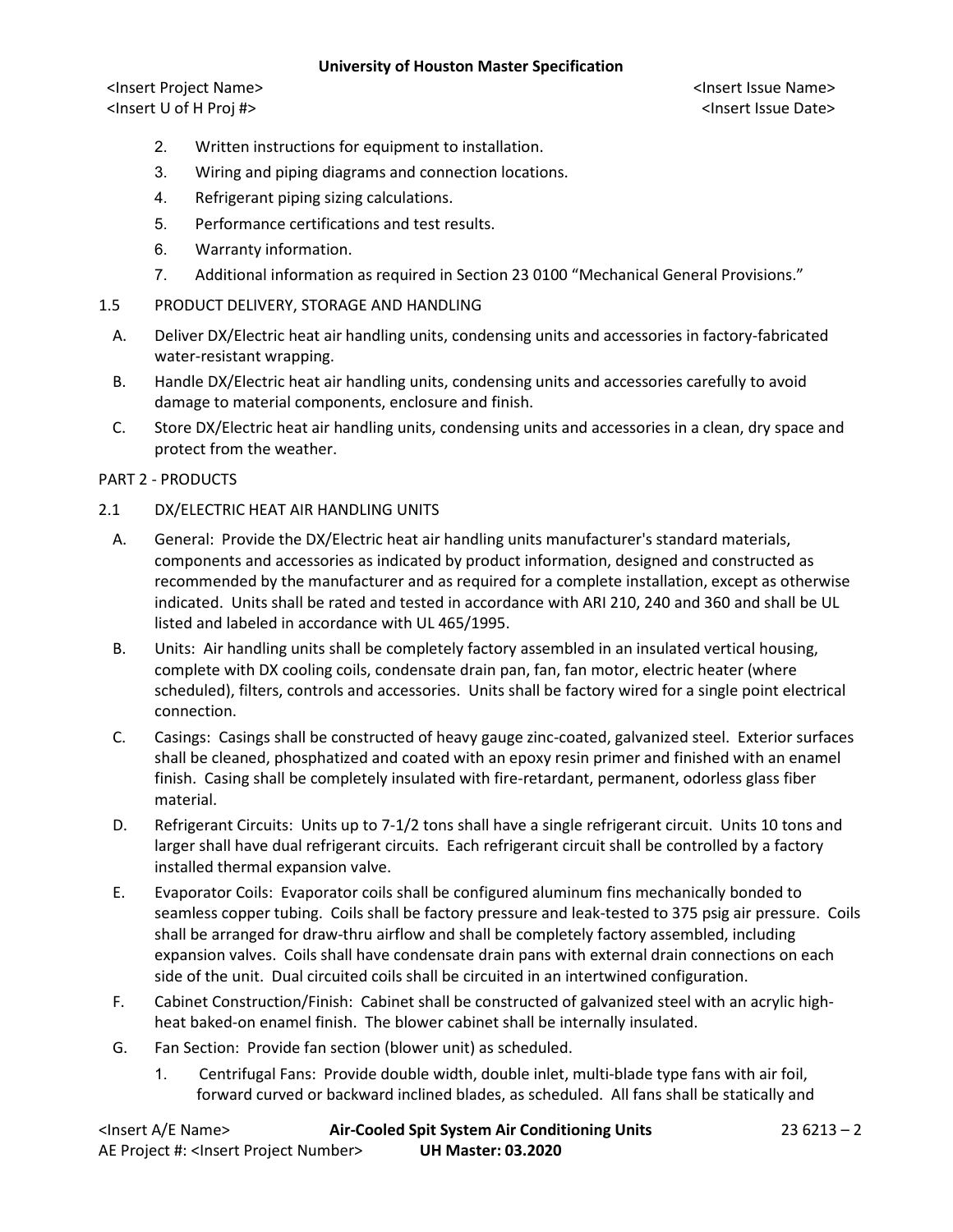<Insert Project Name> <Insert Issue Name> <Insert U of H Proj #> <Insert Issue Date>

dynamically balanced and tested after being installed on properly sized shafts. Fan shafts must not pass through their first critical speed as unit comes up to rated rpm. Fan wheels and scrolls shall be constructed of galvanized steel, all aluminum or fabricated steel protected with two coats of rust-inhibiting paint. Wheels and scrolls of fans used for outside air service shall be coated with two coats of fire resistant epoxy paint.

- 2. Sheaves: Permanent fan sheaves shall be nonadjustable with removable machined bushings, machined on all contact surfaces. Sheaves with over three grooves shall be dynamically balanced and so designated on each sheave. Fan sheaves with three grooves or less shall be statically balanced and if weights are required, they shall be welded to the sheave. Sheaves shall be manufactured by Browning, Eaton Yale and Towne, Dodge Manufacturing Company or Fort Worth Steel and Machinery Company.
	- a. Air Handling Units: Provide a nonadjustable type sheave selected for the rated fan rpm as determined. Provide variable sheaves as required to determine correct fan rpm as established by tenant requirements. Furnish additional fixed sheaves as required after correct speed has been determined. All unused fixed sheaves shall become the property of the Owner.
- 3. Belts: Provide "V-groove" type suitable for the service intended with the capacities specified. Belts shall be closely matched and tagged for use prior to shipment. Recheck belts for proper match during operation and if necessary, replace with closely matched belt sets. Belts shall be Gates, Durkee-Atwood, Goodyear, Uniroyal or Browning.
	- a. General: Provide belt guards for all fan drives mounted outside the unit housing. The finish of the guard shall be similar to that of the unit housing. Brace and fasten guards to prevent objectionable vibration. Provide tachometer openings at least 2 inches in diameter for checking fan and motor speeds. Openings shall be centered on shafts to allow checking rpm.
- 4. Shafts: Provide one piece design shafts, either solid or hollow tube with solid stub. Hollow tube with solid stub shafts shall be hot-formed, stress relieved, and manufactured by Pittsburgh Tubular Shafting, Inc. Fans and shafts shall not pass through their first critical speed as the unit comes up to rated rpm.
- 5. Shaft Bearings: Provide externally or internally mounted grease lubricated, self-aligning ball or roller bearings on each end of the shaft. Bearings shall have an average B-10 life as defined by AFBMA of 100,000 hours at design operating conditions. All bearings shall be the same size. Internally mounted bearings shall have grease lines extended so as to be readily accessible from the drive side of the unit. In addition, the bearing on the drive end of the shaft shall have grease line extended beyond the belt guard. All grease lines shall terminate in a zerk fitting. Bearings shall be by SKF, Sealmaster, Timken, or Fafnir.
- H. Blower Motor/Drive: Blower motors shall be energy efficient 3 phase open drip-proof type. Refer to Section 15140 for additional requirements. Blower drive shall be a belt drive with adjustable pitch pulleys.
- I. Blower Motor Starter: A factory wired, unit mounted NEMA type motor starter with 3 phase overloads and a control power transformer shall be provided.
- J. Filter Rack/Filters: Provide units with a filter rack and 1 inch disposable filters.
- K. Duct Connections: Unit shall be designed for outside air, return air and supply air connections as shown on the drawings.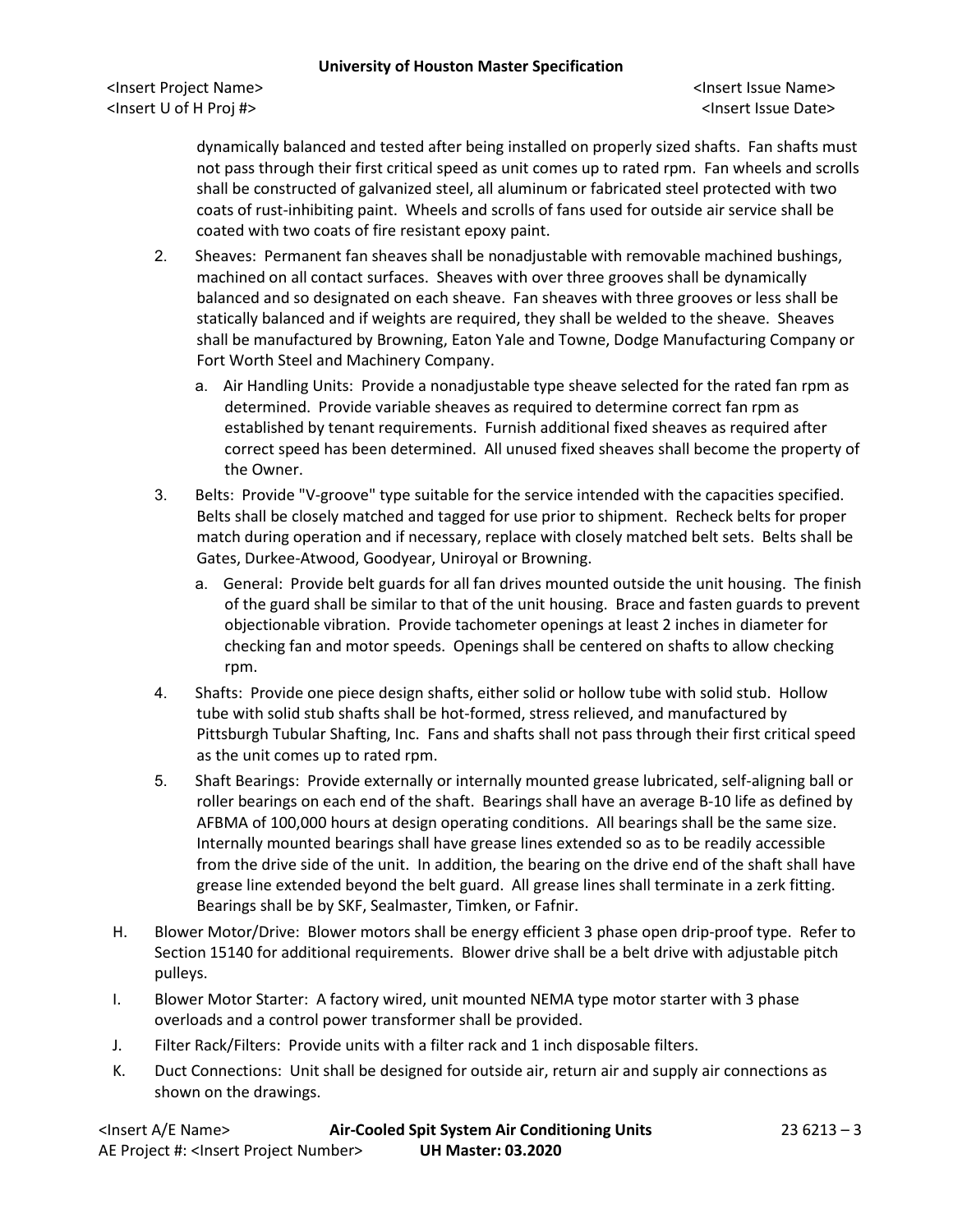<Insert Project Name> <Insert Issue Name> <Insert U of H Proj #> <Insert Issue Date>

- L. Operating Controls: Furnish unit controls including system of automatic sequencing, safety and operating controls consisting of the following:
	- 1. High temperature cutoff.
	- 2. Differential air pressure switch to verify air flow.
	- 3. 115/24 volt control transformer.
	- 4. Programmable Space Thermostat for continuous fan operation during programmed occupied conditions.
	- 5. Two-stage heater capacity control (where scheduled).
	- 6. Firestat.
	- 7. Interlock unit controls with fan or air unit so that unit may not be energized with fan not in operation.
- M. Performance/Ratings: Provide minimum performance as scheduled on drawings.
- 2.2 AIR-COOLED DX CONDENSING UNITS
	- A. General: Provide the DX condensing unit manufacturer's standard materials, components and accessories as indicated by product information, designed and constructed as recommended by the manufacturer and as required for a complete installation, except as otherwise indicated. Units shall be UL 1995 listed and rated in accordance with ARI Standard 210/240, 360 and 270.
	- B. Units: Provide air cooled condensing units of the size, type, capacity and arrangement as shown and scheduled on the Drawings. Condensing units shall be assembled on a heavy-gauge integral steel mounting/lifting base. Units shall be weatherproofed and include hermetic compressor(s), condensing coils, fans and motors, controls and holding charge of refrigerant. Units shall have a control box access panel and removable end panels which allow access to all major components and controls.
	- C. Unit Frame: Frame shall be a welded assembly of heavy gauge zinc-coated, galvanized steel. Drainage holes shall be provided as required. Exterior surfaces shall be cleaned, phosphatized and coated with an epoxy resin primer and finished with an enamel finish. Units shall have removable end panels for access to all major components and controls.
	- D. Refrigeration Circuits: Units up to 7-1/2 tons shall have single compressors and a single refrigerant circuit for use with a single circuit cooling coil. Units 10 tons and larger shall have two compressors and two independent refrigerant circuits for use with a dual circuit cooling coil. Each refrigeration circuit shall have an integral sub-cooling circuit and a refrigerant filter/dryer.
	- E. Compressors: Each compressor shall be a direct-drive hermetic type with centrifugal oil pump; twopoint lubrication for each bearing and connecting rod; thermostatically controlled crankcase heater and well; high strength, ring-type suction and discharge valves; large gas passages and minimum clearance volumes; and internal spring isolation and muffling. External high and low cutout devices shall be provided. Evaporator defrost control provided in the indoor blower coil shall prevent compressor slugging by temporarily interrupting compressor operation when low evaporator coil temperatures are encountered.
	- F. Compressor Motors: Each compressor motor shall be suction gas-cooled and have a voltage utilization range of plus or minus 10 percent of nameplate voltage. Internal temperature and current-sensitive motor overloads shall protect compressors under loss of charge and other abnormal operating conditions.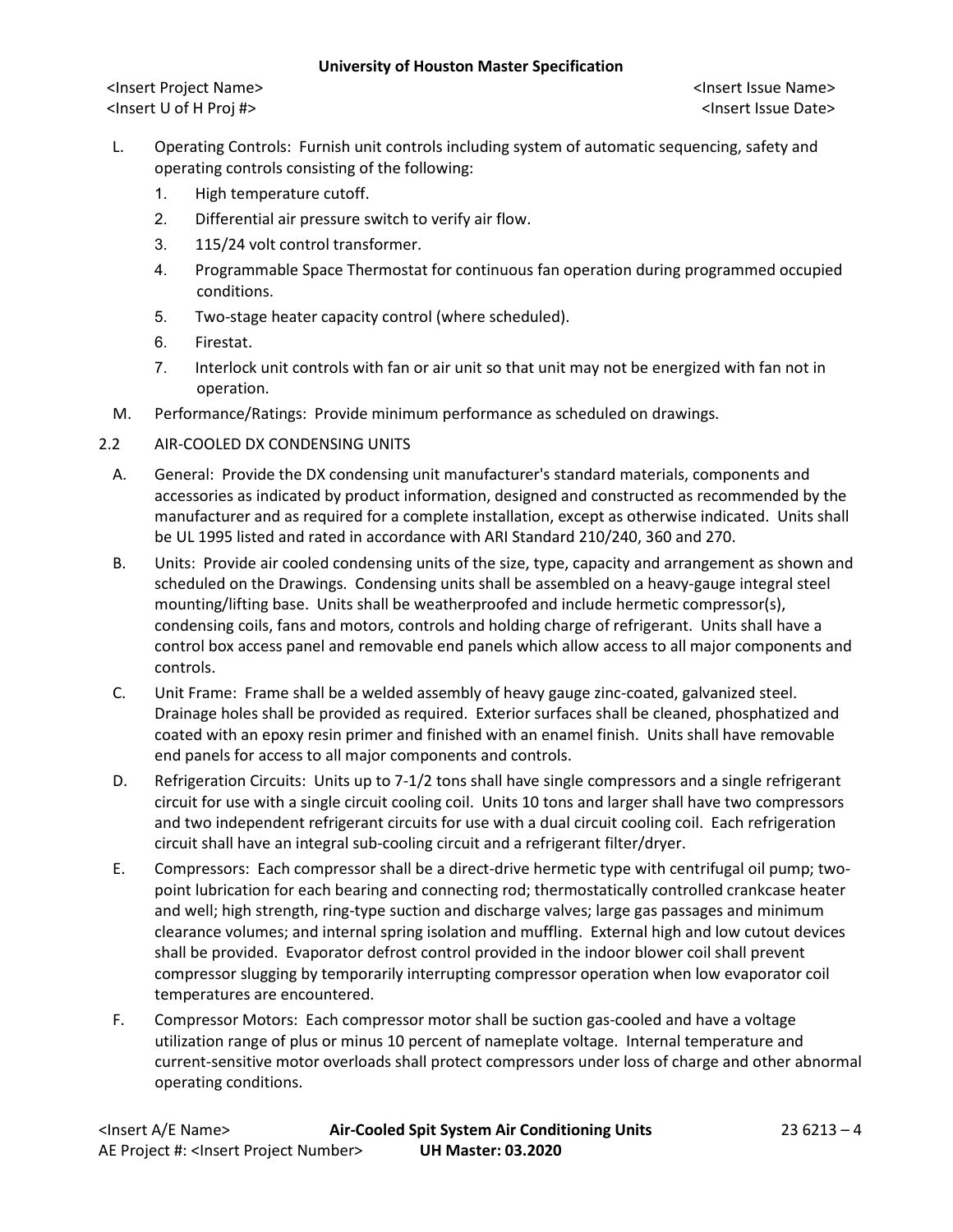<Insert Project Name> <Insert Issue Name> <Insert U of H Proj #> <Insert Issue Date>

- G. Condenser Coils: Condenser coils shall be configured aluminum fins mechanically bonded to seamless copper tubing. Sub-cooling circuit(s) shall be provided as standard for each refrigeration circuit. Coils shall be factory pressure and leak-tested to 425 psig air pressure. Corrosion resistant metal grilles for coil protection shall be provided.
- H. Condenser Fans: Fans shall be vertical discharge, direct-drive type, statically and dynamically balanced, with aluminum blades and zinc-plated steel hubs. Motors shall have permanently lubricated ball bearings, built-in current and thermal overload protection and weathertight slingers over bearings. The fan motors shall be mounted in rubber isolators. Corrosion resistant fan grills shall be provided.
- I. Controls: Unit controls shall include a fused 24-volt control power transformer, magnetic contactors for each compressor, cooling low ambient fan switches, high pressure cut-out(s), low pressure cutout(s) and reset relays. Unit completely factory-wired with necessary controls and terminal block for connection of field control power wiring. A solid state anti-short-cycle timer shall be available for retrofit on all units to prevent rapid on-off compressor cycling in light load conditions. A time-delay relay shall be provided in all dual compressor units to prevent both compressors from coming on line simultaneously.
- J. Refrigerant/Oil Charge: Units shall be shipped from the factory with a sufficient charge of refrigerant and oil for the complete system when used with pre-charged refrigerant lines.
- K. Refrigerant Line Connections: Connections shall be either compression or sweat type. Brass liquid and suction line service valves, gauge/charging ports and a suction and discharge pressure gauge panel shall be provided.
- L. Warranty: Provide manufacturer's one year parts and labor and five year extended (non pro-rated) compressor warranty.

# PART 3 - EXECUTION

# 3.1 INSTALLATION

- A. General: Install DX/Electric heat air handling units and condensing units in accordance with manufacturer's instructions, the NEC, and applicable local codes and ordinances. Test installed systems for compliance with these Specifications. Rework as required and as directed to ensure that specified and indicated requirements are met and that installed systems function as intended.
- B. Condensing Unit Mounting: Mount units on reinforced concrete pads. Pads shall extend to a minimum of 3-1/2 inches above finished grade and shall be a minimum of 6 inches thick. Refer to Section 23 0100 "Mechanical General Provisions" for additional requirements.
- C. Air Handling Unit Mounting: Hang the unit from the structure with all thread and vibration isolators or set on a concrete pad.
- D. Leveling: Install units level to operate without noticeable vibration after installation.
- E. Vibration Isolators: Air handling units shall be installed with vibration isolators and separated from ductwork with flexible duct connections.
- F. Refrigerant Piping: Install, test, evacuate and change refrigerant piping per the manufacturer's recommendations and as specified in Section 23 2000 "HVAC Piping Systems."
- G. Drain Connections: Pipe condensate directly to a primed floor drain. Provide P-traps on air handling unit condensate drain connections with seal depths at least equal to the total static pressure of the unit as installed. P-traps shall be constructed of pipe and tees as detailed on the Drawings. Elbows